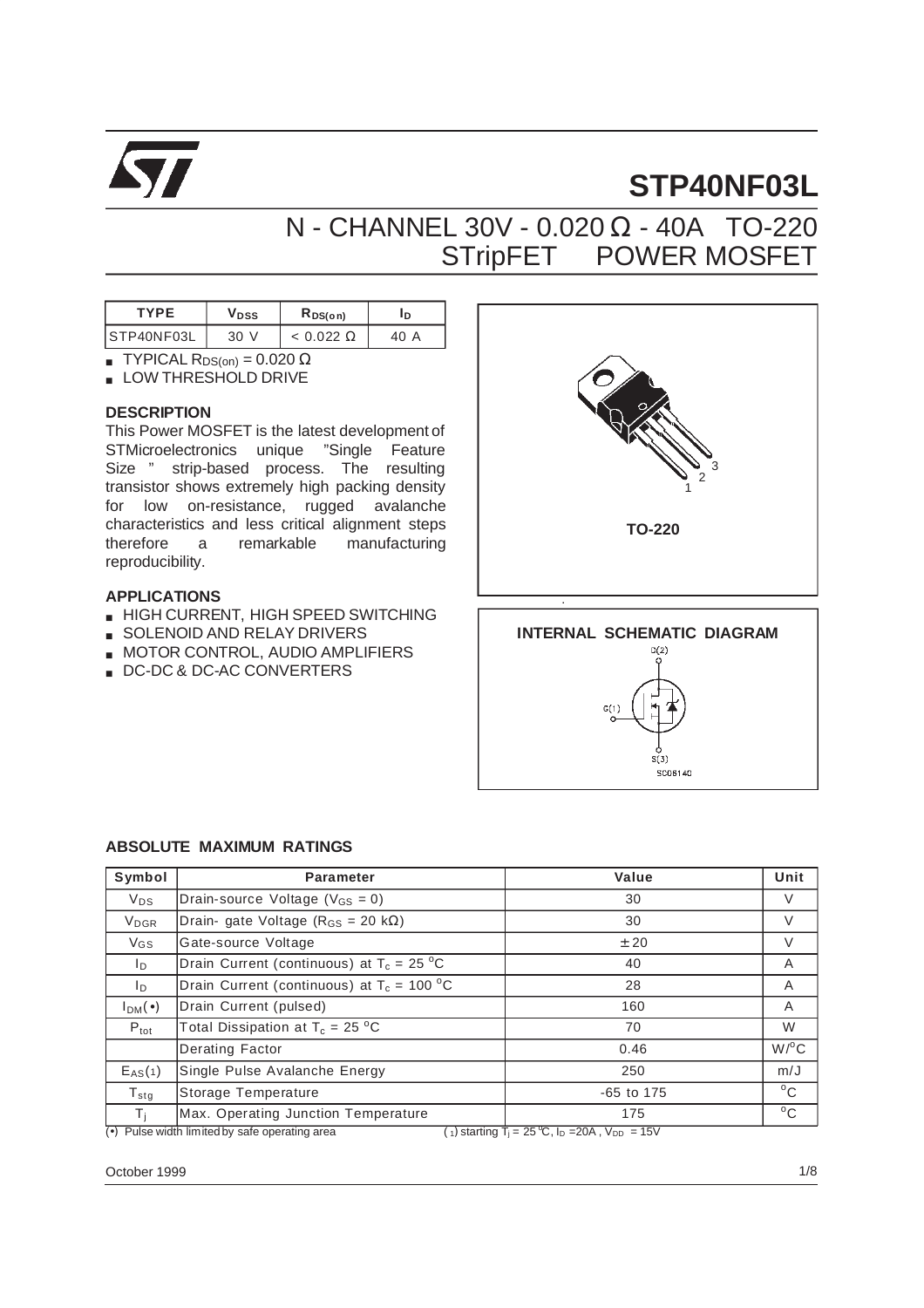### **THERMAL DATA**

| R <sub>thi-case</sub>   Thermal Resistance Junction-case   | Max |      | $\rm ^{o}C/W$ |
|------------------------------------------------------------|-----|------|---------------|
| R <sub>thj-amb</sub>   Thermal Resistance Junction-ambient | Max | 62.5 | $\rm ^{o}C/W$ |
| Maximum Lead Temperature For Soldering Purpose             |     | 300  | $\circ$       |

#### **ELECTRICAL CHARACTERISTICS**  $(T_{\text{case}} = 25 \text{ °C}$  unless otherwise specified) OFF

| Symbol        | Parameter                                                                 | <b>Test Conditions</b>                  | Min. | Typ. | Max.    | Unit     |
|---------------|---------------------------------------------------------------------------|-----------------------------------------|------|------|---------|----------|
| $V_{(BR)DSS}$ | Drain-source<br>Breakdown Voltage                                         | $I_D = 250 \mu A$ $V_{GS} = 0$          | 30   |      |         |          |
| <b>I</b> pss  | Zero Gate Voltage<br>Drain Current ( $V_{GS} = 0$ ) $V_{DS} = Max Rating$ | $V_{DS}$ = Max Rating<br>$T_c = 125 °C$ |      |      | 10      | μA<br>μA |
| <b>I</b> GSS  | Gate-body Leakage<br>Current ( $V_{DS} = 0$ )                             | $V_{GS} = \pm 20$ V                     |      |      | $±$ 100 | nA       |

#### ON (∗)

| Symbol                             | Parameter                                                   | <b>Test Conditions</b>                                                                 | Min. | Typ.           | Max.           | Unit   |
|------------------------------------|-------------------------------------------------------------|----------------------------------------------------------------------------------------|------|----------------|----------------|--------|
| $V$ <sub>GS<math>(th)</math></sub> | Gate Threshold Voltage $ V_{DS} = V_{GS}$ $I_D = 250 \mu A$ |                                                                                        |      | 1.7            | 2.5            |        |
| RDS(on)                            | Resistance                                                  | Static Drain-source On $ V_{GS} = 10 V$ $ I_D = 20 A$<br>$V_{GS} = 4.5 V$ $I_D = 20 A$ |      | 0.018<br>0.028 | 0.022<br>0.035 | Ω<br>Ω |
| ID(on)                             |                                                             | On State Drain Current $ V_{DS} > I_{D(0n)} \times R_{DS(0n)max}$<br>$V_{GS}$ = 10 V   | 40   |                |                |        |

#### DYNAMIC

| Symbol                                  | Parameter                                                                  | <b>Test Conditions</b>                                    | Min. | Typ.             | Max. | Unit           |
|-----------------------------------------|----------------------------------------------------------------------------|-----------------------------------------------------------|------|------------------|------|----------------|
| $g_{fs}(*)$                             | Forward<br>Transconductance                                                | $I_D = 20 A$<br>$V_{DS} > I_{D(on)} \times R_{DS(on)max}$ |      | 20               |      | S              |
| $C_{iss}$<br>$C_{\rm oss}$<br>$C_{rss}$ | Input Capacitance<br>Output Capacitance<br>Reverse Transfer<br>Capacitance | $V_{DS} = 25 V$ f = 1 MHz $V_{GS} = 0$                    |      | 830<br>230<br>92 |      | рF<br>pF<br>pF |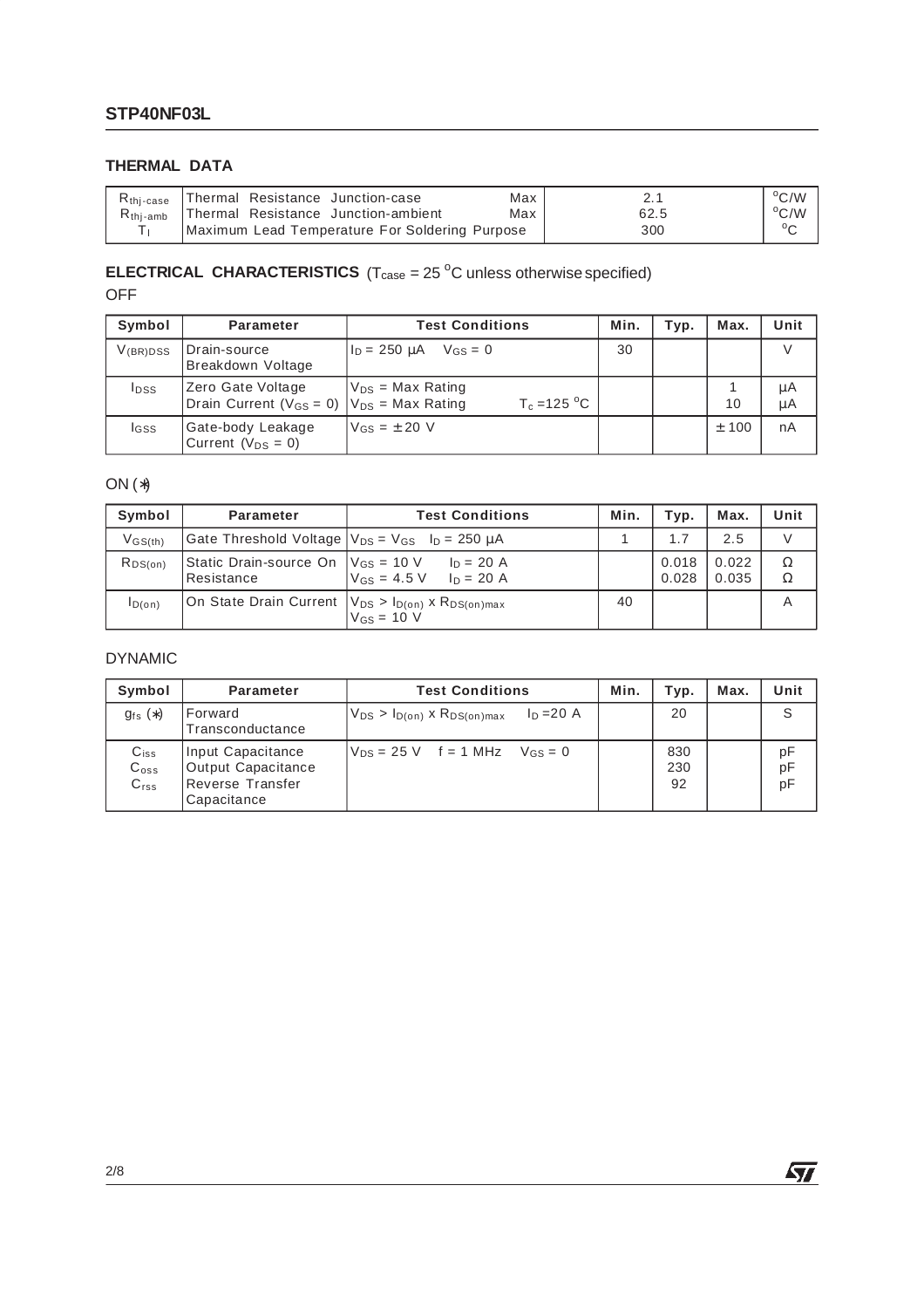### **ELECTRICAL CHARACTERISTICS** (continued)

#### SWITCHING ON

| Symbol                                            | <b>Parameter</b>                                             | <b>Test Conditions</b>                                                                               | Min. | Typ.      | Max. | Unit           |
|---------------------------------------------------|--------------------------------------------------------------|------------------------------------------------------------------------------------------------------|------|-----------|------|----------------|
| $t_{d(on)}$<br>$t_{r}$                            | Turn-on Delay Time<br><b>Rise Time</b>                       | IVnn = 15 V<br>$ln = 20 A$<br>$R_G = 4.7 \Omega$<br>$V_{GS} = 4.5 V$<br>(Resistive Load, see fig. 3) |      | 35<br>205 |      | ns<br>ns       |
| $\mathsf{Q}_{\mathsf{g}}$<br>$Q_{gs}$<br>$Q_{gd}$ | Total Gate Charge<br>Gate-Source Charge<br>Gate-Drain Charge | $V_{DD} = 24 V I_D = 40 A V_{GS} = 5 V$                                                              |      | 18<br>8   | 23   | nC<br>nC<br>nC |

#### SWITCHING OFF

| Symbol       | <b>Parameter</b>      | <b>Test Conditions</b>                          | Min. | Typ. | Max. | Unit |
|--------------|-----------------------|-------------------------------------------------|------|------|------|------|
| $t_{d(off)}$ | Turn-off Delay Time   | $V_{DD} = 15 V$<br>$I_D = 20 A$                 |      | 90   |      | ns   |
| tŧ           | <b>Fall Time</b>      | $V$ <sub>GS</sub> = 4.5 V<br>$R_G = 4.7 \Omega$ |      | 240  |      | ns   |
|              |                       | (Resistive Load, see fig. 3)                    |      |      |      |      |
| $t_{d(off)}$ | Off-voltage Rise Time | $Vclamp = 24 V$<br>$I_D = 20 A$                 |      | 150  |      | ns   |
| tғ           | <b>Fall Time</b>      | $R_G = 4.7 \Omega$<br>$V_{GS} = 4.5 V$          |      | 155  |      | ns   |
| $t_c$        | Cross-over Time       | (Inductive Load, see fig. 5)                    |      | 340  |      | ns   |

#### SOURCE DRAIN DIODE

| Symbol                    | Parameter                                                | <b>Test Conditions</b>                                                        | Min. | Typ.           | Max.      | Unit           |
|---------------------------|----------------------------------------------------------|-------------------------------------------------------------------------------|------|----------------|-----------|----------------|
| Isp<br>$I_{SDM}(\bullet)$ | Source-drain Current<br>Source-drain Current<br>(pulsed) |                                                                               |      |                | 40<br>160 | A<br>A         |
| $V_{SD}$ $(*)$            | Forward On Voltage                                       | $V_{GS} = 0$<br>$I_{SD} = 40 A$                                               |      |                | 1.5       | $\vee$         |
| $t_{rr}$                  | Reverse Recovery<br>Time                                 | $di/dt = 100 A/\mu s$<br>$I_{SD} = 40 A$<br>$T_i = 150 °C$<br>$V_{DD} = 15 V$ |      | 65             |           | ns             |
| $Q_{rr}$                  | Reverse Recovery<br>Charge                               | (see test circuit, fig. 5)                                                    |      | 72             |           | nC             |
| <b>IRRM</b>               | Reverse Recovery<br>Current                              |                                                                               |      | $\overline{2}$ |           | $\overline{A}$ |

(∗) Pulsed: Pulse duration = 300 µs, duty cycle 1.5 %

(•) Pulse width limited by safe operating area

#### Safe Operating Area Thermal Impedance





3/8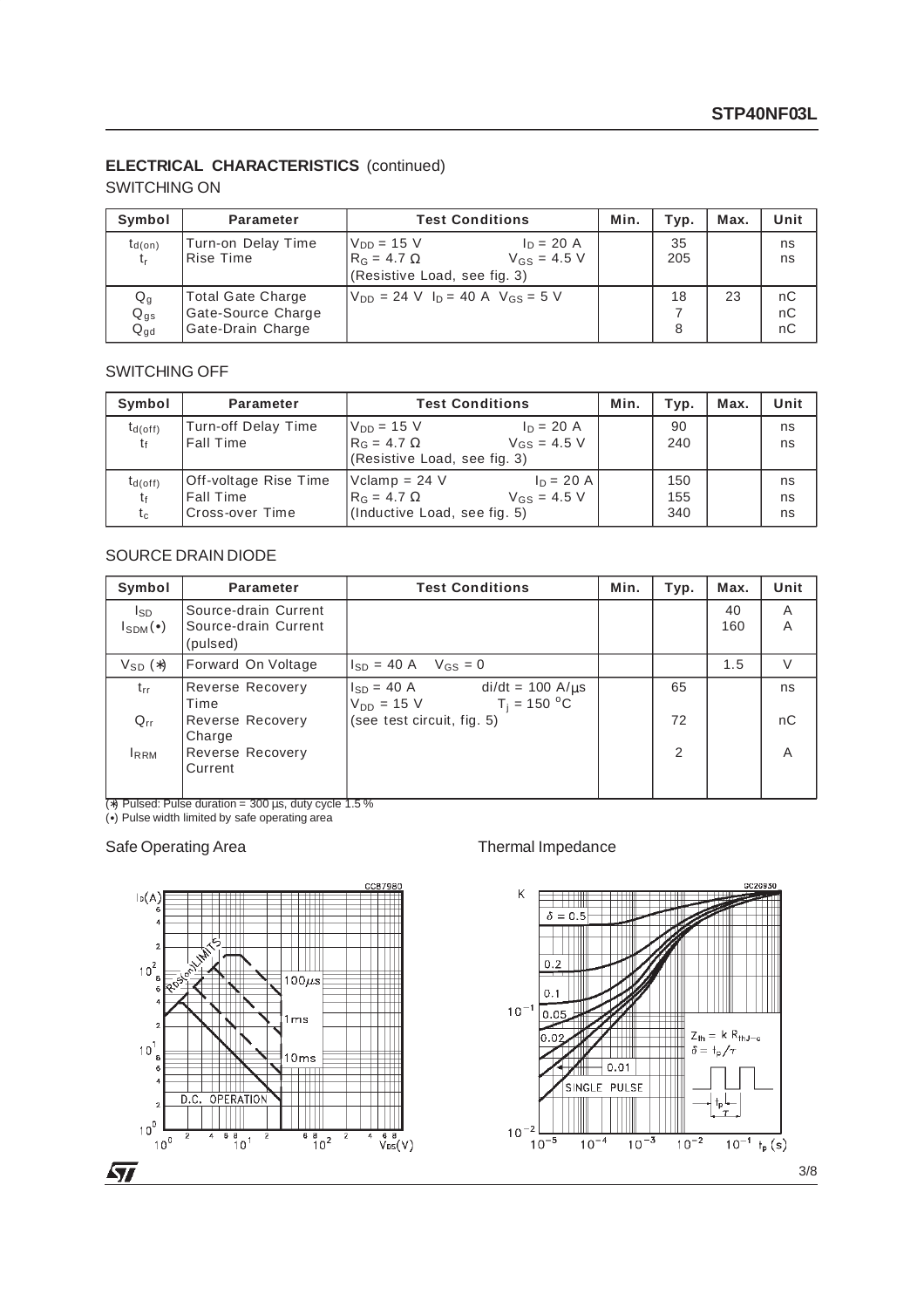#### Output Characteristics



#### **Transconductance**



Gate Charge vs Gate-source Voltage



Transfer Characteristics









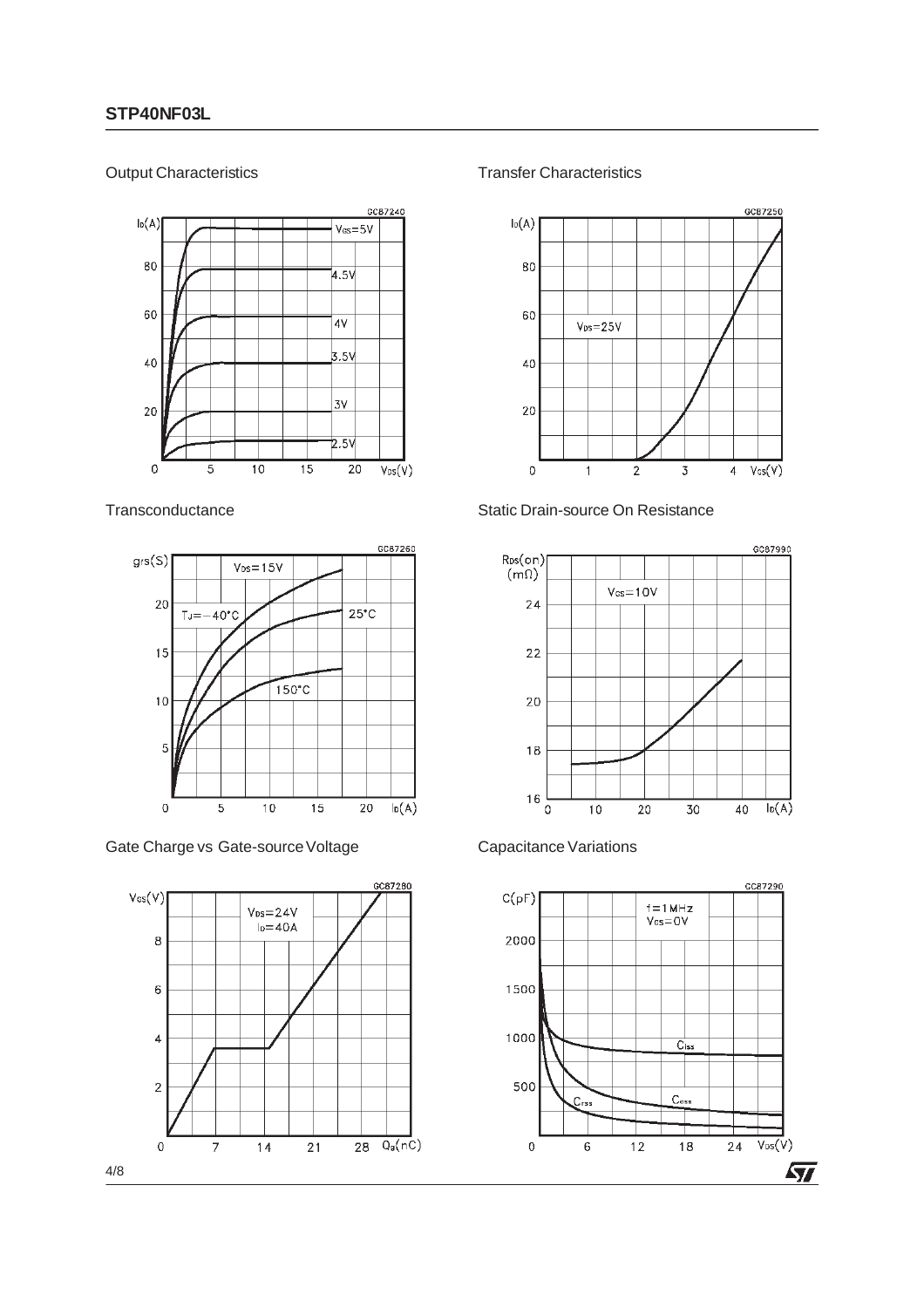#### Normalized Gate Threshold Voltage vs **Temperature**



Source-drain Diode Forward Characteristics



Normalized On Resistance vs Temperature



 $\sqrt{27}$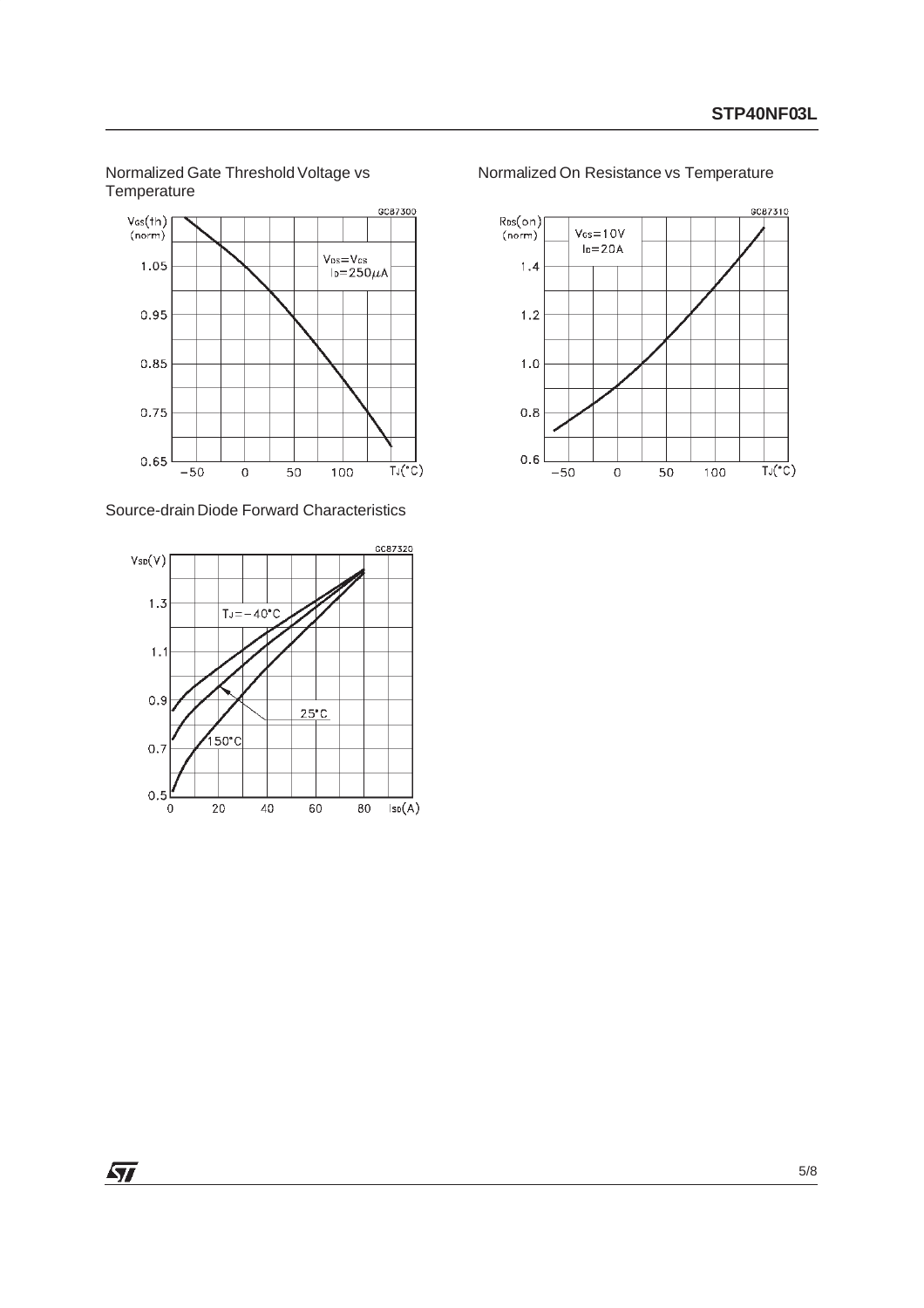

Fig. 1: Unclamped Inductive Load Test Circuit

#### Fig. 3: Switching Times Test Circuits For Resistive Load



Fig. 5: Test Circuit For Inductive Load Switching And Diode Recovery Times



#### Fig. 2: Unclamped Inductive Waveform



Fig. 4: Gate Charge test Circuit



牙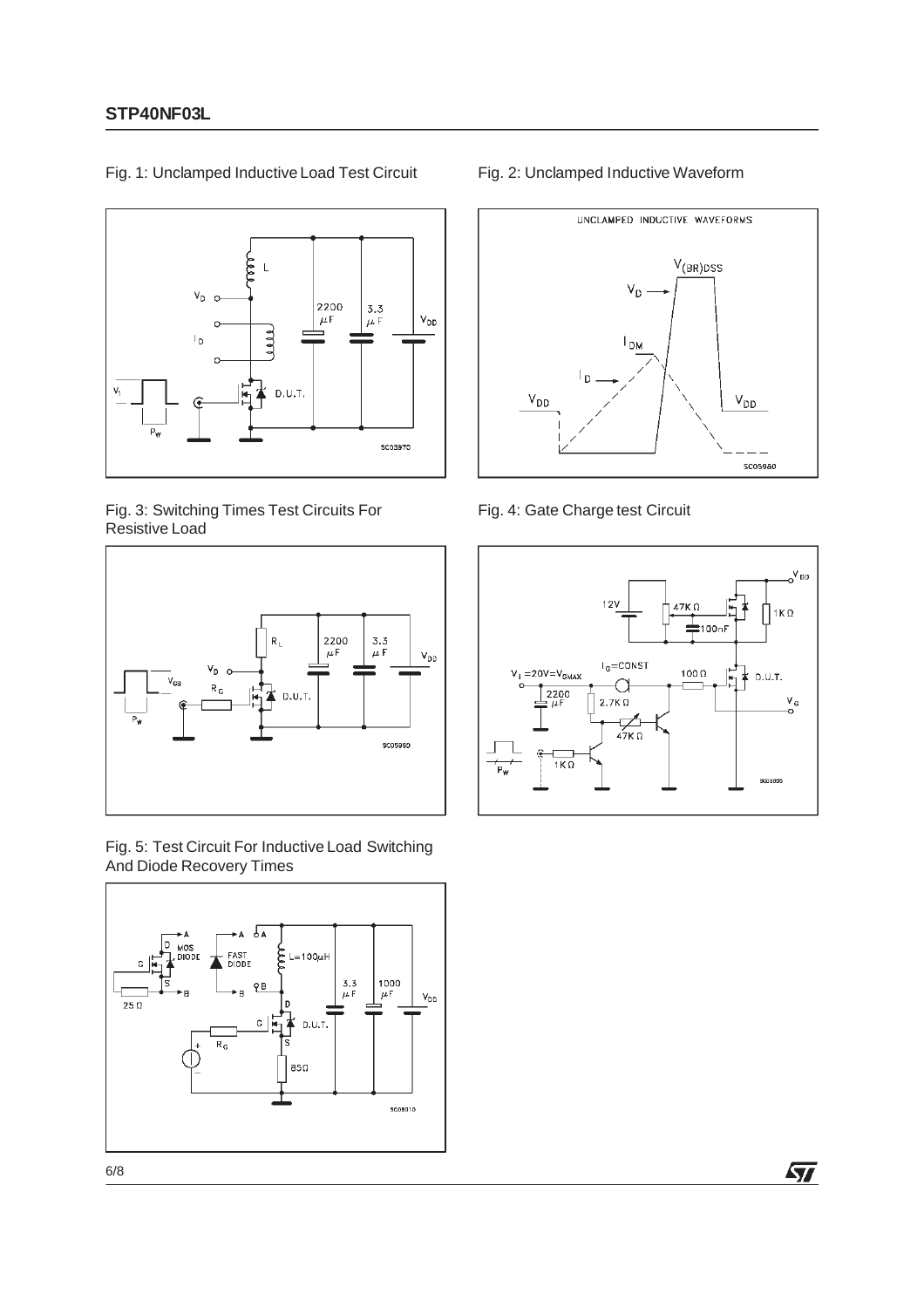|                |       | mm   |       |       | inch  |       |
|----------------|-------|------|-------|-------|-------|-------|
| DIM.           | MIN.  | TYP. | MAX.  | MIN.  | TYP.  | MAX.  |
| A              | 4.40  |      | 4.60  | 0.173 |       | 0.181 |
| $\mathsf C$    | 1.23  |      | 1.32  | 0.048 |       | 0.051 |
| D              | 2.40  |      | 2.72  | 0.094 |       | 0.107 |
| D <sub>1</sub> |       | 1.27 |       |       | 0.050 |       |
| Ε              | 0.49  |      | 0.70  | 0.019 |       | 0.027 |
| F              | 0.61  |      | 0.88  | 0.024 |       | 0.034 |
| F1             | 1.14  |      | 1.70  | 0.044 |       | 0.067 |
| F <sub>2</sub> | 1.14  |      | 1.70  | 0.044 |       | 0.067 |
| G              | 4.95  |      | 5.15  | 0.194 |       | 0.203 |
| G <sub>1</sub> | 2.4   |      | 2.7   | 0.094 |       | 0.106 |
| H2             | 10.0  |      | 10.40 | 0.393 |       | 0.409 |
| L2             |       | 16.4 |       |       | 0.645 |       |
| L4             | 13.0  |      | 14.0  | 0.511 |       | 0.551 |
| L <sub>5</sub> | 2.65  |      | 2.95  | 0.104 |       | 0.116 |
| L <sub>6</sub> | 15.25 |      | 15.75 | 0.600 |       | 0.620 |
| L7             | 6.2   |      | 6.6   | 0.244 |       | 0.260 |
| L <sub>9</sub> | 3.5   |      | 3.93  | 0.137 |       | 0.154 |
| DIA.           | 3.75  |      | 3.85  | 0.147 |       | 0.151 |





 $\overline{\mathbf{M}}$